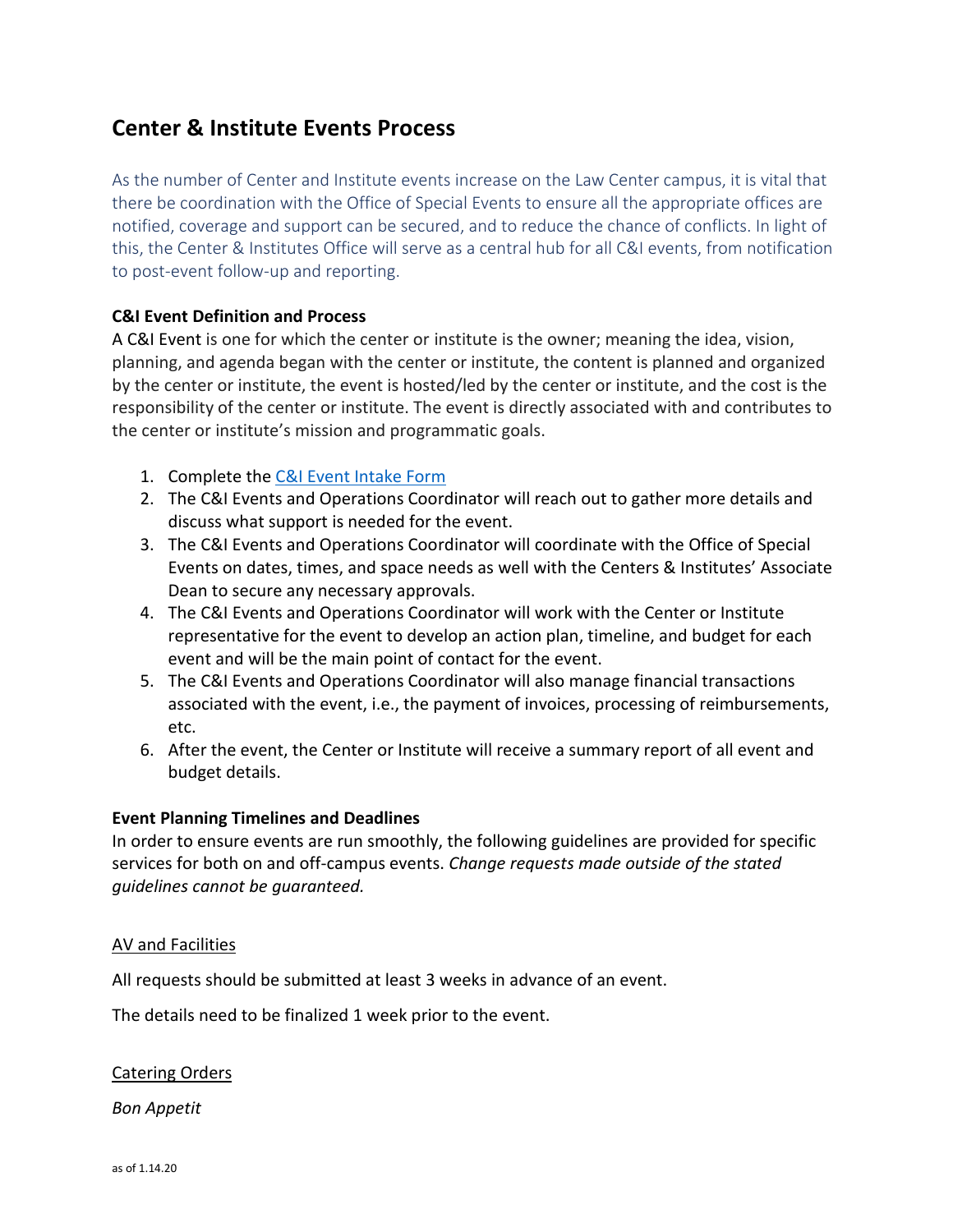All catering orders should be submitted at least 3 weeks in advance of an event.

Changes to menu selections can be made up to 2 weeks prior to the event.

Changes to quantity can be made up to 5 days prior to the event.

## *Georgetown University Preferred External Caterers*

We will obtain ordering and change deadlines from specific caterers as part of the selection process, however, best practice is to place order at least 3 weeks in advance of an event.

## Printing requests

## *Law Center Printing Services*

Badges, programs, and other event day materials: 5 business days prior to the event

Fliers, posters and other promotional or directional materials to be placed around campus: 5 business days from final proof

## Banners: 3 weeks in advance

We will do our best to accommodate any changes after all deadline dates but cannot guarantee that the staff will have the time or resources to fulfill your request.

## **Invitations and RSVPs**

Centers and Institutes should plan on distributing invitations and managing the RSVP process. However, it is recommended that the C&I Events and Operations Coordinator be given access to the RSVP list/program in order to coordinate logistics with the most up to date information.

## **Non-Georgetown Law C&I Events**

A Non-Georgetown Law C&I Event is one for which the center or institute is NOT the owner, rather the owner of the event is an individual or organization unassociated with and external to the Law Center. The idea, vision, planning, and agenda did not begin with the center or institute, the content is not planned and organized by the center or institute, the event is not hosted/led by the center or institute, and the cost is not the responsibility of the center or institute. The event is not directly associated with or does not contribute to the center or institute's mission and programmatic goals.

Due to the high volume of events and programs managed at Georgetown Law, requests for space for Non-Georgetown Law C&I Events that a center or institute wants to sponsor will only be considered for events taking place during the Summer Semester (late May through early August). Only on very rare occasions under special circumstances will requests be considered for the use of Law Center space during the academic year.

The Associate Dean for Centers & Institutes will review all Non-Georgetown Law C&I Event requests and may confer with the Office of Special Events and with other Law Center leadership